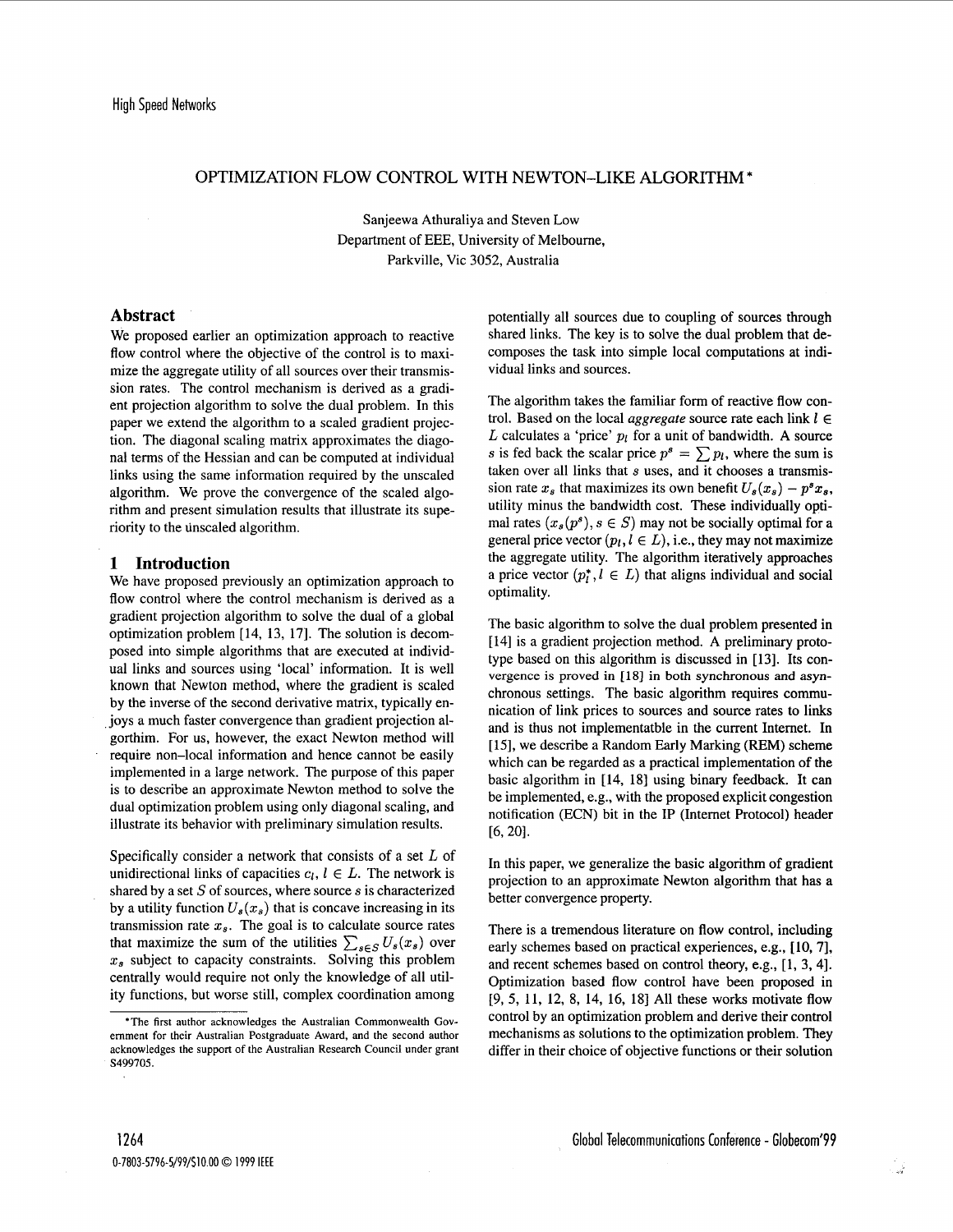approaches, and result in rather different flow control mechanisms to be implemented at the sources and the network links.

The present paper is structured as follows. In Section *2* we review our optimization framework and describe the Newton like algorithm. In Section **3** we first show that the algorithm converges and then show, through simulations, that it converges significantly faster than the gradient projection algortihm of [14, **161.** All proofs are omitted due to space limitation.

# **2 Model and algorithm 2.1 Model**

Consider a network that consists of a set  $L = \{1, \ldots, L\}$ of *unidirectional* links of capacities  $c_l$ ,  $l \in L$ . <sup>1</sup> The network is shared by a set  $S = \{1, \ldots, S\}$  of sources. Source *s* is characterized by four parameters  $(L(s), U_s, m_s, M_s)$ . The path  $L(s) \subseteq L$  is a subset of links that source *s* uses,  $U_s$ :  $\Re_+ \rightarrow \Re$  is a utility function,  $m_s \geq 0$  and  $M_s \leq \infty$ are the minimum and maximum transmission rates, respectively, required by source *s*. Source *s* attains a utility  $U_s(x_s)$ when it transmits at rate  $x_s$  that satisfies  $m_s \le x_s \le M_s$ . Let  $I_s = [m_s, M_s]$  denote the range in which source rate  $x_s$  must lie and  $I = (I_s, s \in S)$  be the vector. We assume that  $U_s$  is increasing, *strictly* concave, and twice continuously differentiable on  $I_s[m_s, M_s]$ . For each link *l* let  $S(l) = \{s \in S \mid l \in L(s)\}\$  be the set of sources that use link *l*. Note that  $l \in L(s)$  if and only if  $s \in S(l)$ .

Our objective is to choose source rates  $x = (x_s, s \in S)$  so **as** to:

$$
\mathbf{P:} \quad \max_{x_s \in I_s} \quad \sum_s U_s(x_s) \tag{1}
$$

subject to 
$$
\sum_{s \in S(l)} x_s \leq c_l, \quad l = 1, ..., L. \quad (2)
$$

The constraint (2) says that the aggregate source rate at any link *l* is less than the capacity. A unique maximizer, called the primal optimal solution, exists since the objective function is strictly concave, and hence continuous, and the feasible solution set is compact.

Though the objective function is separable in  $x_s$ , the source rates  $x_s$  are coupled by the constraint (2). Solving the primal problem (1-2) directly requires coordination among possibly all sources and is impractical in real networks. The key to a distributed and decentralized solution is to look at

its dual, e.g., [2, Section 3.4.21, [19]:

 $\overline{p}$ 

**D:** 
$$
\min_{p\geq 0} D(p) = \sum_{s} B_s(p^s) + \sum_{l} p_l c_l
$$
 (3)

where

$$
B_s(p^s) = \max_{x_s \in I_s} U_s(x_s) - x_s p^s \tag{4}
$$

$$
s = \sum_{l \in L(s)} p_l. \tag{5}
$$

The first term of the dual objective function  $D(p)$  is decomposed into *S* separable subproblems **(4-5).** If we interpret  $p_l$  as the price per unit bandwidth at link *l* then  $p^s$  is the total price per unit bandwidth for all links in the path of *s.*  Hence  $x_s p^s$  represents the bandwidth cost to source s when it transmits at rate  $x_s$ , and  $B_s(p^s)$  represents the maximum benefit *s* can achieve at the given price  $p^s$ . A source *s* can be induced to solve maximization (4) by bandwidth charging. For each  $p$ , a unique maximizer, denoted by  $x_s(p)$ , exists since  $U_s$  is strictly concave.

In general  $(x_s(p), s \in S)$  may not be primal optimal, but by the duality theory, there exists a  $p^* \geq 0$  such that  $(x_s(p^*), s \in S)$  is indeed primal optimal. Hence we will focus on solving the dual problem **(3).** Once we have obtained the minimizing prices  $p^*$  the primal optimal source rates  $x^* = x(p^*)$  can be obtained by individual sources s by solving (4), a simple maximization (see below). The important point to note is that, given *p\*,* individual sources s can solve (4) *separately without the need to coordinate with other sources.* In a sense *p\** serves as a coordination signal that aligns individual optimality of (4) with social optimality of  $(1)^2$ .

Indeed the unique maximizer  $x(p)$  for (4) can be given explicitly, from the Kuhn-Tucker theorem, in terms of the marginal utility<sup>3</sup>:

$$
x_s(p) = [U_s^{'-1}(p)]_{m_s}^{M_s}
$$
 (6)

where  $[z]_a^b = \max\{a, \min\{b, z\}\}\$ . Here  $U'_s{}^{-1}$  is the inverse of  $U'_s$ , which exists over the range  $[U'_s(M_s), U'_s(m_s)]$ if  $U'_s$  is continuous and  $U_s$  *strictly* concave. Let  $x(p)$  =  $(x_s(p), s \in S)$ .

Global Telecommunications Conference - Globecom'99 1265

a kata ang pangalakan ng pangalakan ng mga kalendaryon ng mga kalangang na kalangang nang --

<sup>&</sup>lt;sup>1</sup>We abuse notation and use the same symbol to denote both a set and its cardinality when there is no danger of confusion.

<sup>&#</sup>x27;Despite the notation, a source s does not require the vector price *p,* but only a scalar  $p^s = \sum_{l \in L(s)} p_l$  that represents the sum of link prices on its path; see below.

<sup>&</sup>lt;sup>3</sup>We abuse notation and use  $x_s(\cdot)$  both as a function of scalar price  $p \in \Re_+$  and of vector price  $p \in \Re_+^{\Sigma}$ . When p is a scalar,  $x_s(p)$  is given by (6). When p is a vector,  $x_s(p) = x_s(p^s) = x_s(\sum_{l \in L(s)} p_l)$ . The meaning should be clear from the context.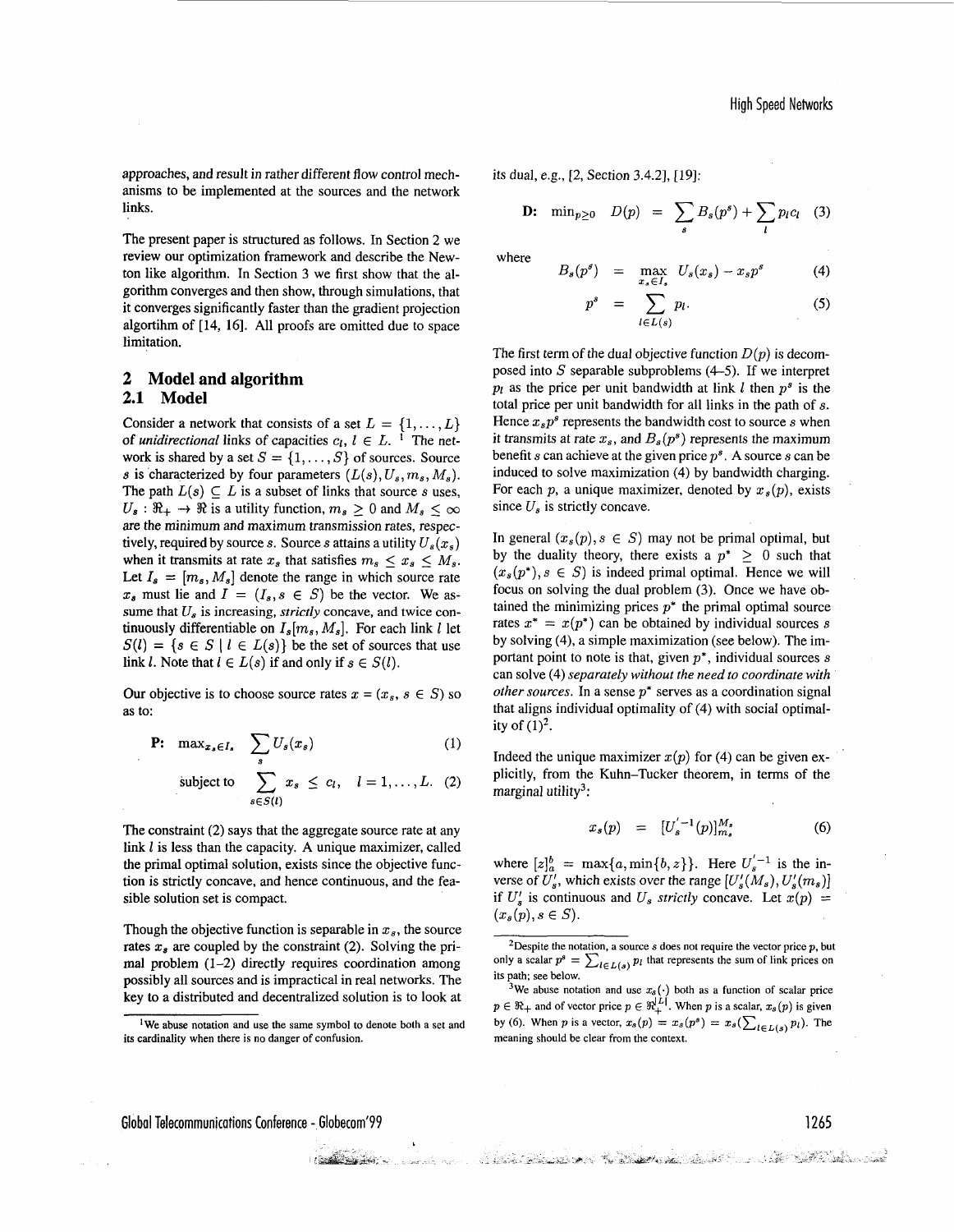# **2.2 Algorithm**

gradient projection algorithm where link prices are adjusted in opposite direction to the gradient  $\nabla D(p(t))$ :

$$
p(t+1) = [p(t) - \gamma \nabla D(p(t))]^{+} \tag{7}
$$

where  $\gamma > 0$  is a step size and  $[z]^+$  = max{z, 0}. By assumption, the utility functions are *stiictly* concave and hence  $\nabla D(p)$  indeed exists with its *l*-th component given by:

$$
\frac{\partial D}{\partial p_l}(p) = c_l - x^l(p) \tag{8}
$$

where  $x^l(p) := \sum_{s \in S(l)} x_s(p)$  is the aggregate source rate at link *1.* Hence the algorithm is decentralized: each link *l* can individually carry out the price adjustment given the aggregate source rates  $x^{l}(t)$  at its link, and each source can individually compute its rate using (6) given the scalar price we summarize.  $p^{s}(t) = \sum_{l \in L(s)} p_{l}(t).$ 

**It** is well known that Newton method, where the gradient is scaled by the inverse of the Hessian,

$$
p(t+1) = [p(t) - \gamma[\nabla^2 D(p(t))]^{-1} \nabla D(p(t))]^{+}(9)
$$

typically converges much than the gradient projection algorithm **(7).** This price adjustment however is difficult to implement in a large network since the Hessian  $\nabla^2 D(p)$ computation cannot be distributed to individual links, **as** a **link** may require the rates or the second derivatives of utilities of sources at other links [16, Lemma<sup>2</sup>]. This is clearly not scalable. We propose instead an approximating positive definite diagonal scaling matrix  $H(t)$  that can be computed at individual links using the same information available unat manyioual links using the same information available un-<br>der the gradient projection algorithm.

First  $H(t)$  retains only the diagonal terms of the Hessian and has zero off-diagonal terms. Second the diagonal terms are approximated by finite differences. From (8) the diago-<br>
nal terms are  $[U_s'^{-1}(p^s(t))]_{m_s}^{M_s}$ 

$$
[\nabla^2 D(p(t))]_{ll} = -\sum_{s \in S(t)} \frac{\partial x_s}{\partial p_l}(p(t))
$$
  
\n
$$
= -\sum_{s \in S(t)} x'_s(p^s(t))
$$
  
\n
$$
\approx -\sum_{s \in S(t)} \frac{x_s(t) - x_s(t-1)}{p^s(t) - p^s(t-1)}
$$
  
\n
$$
\frac{3 \text{ Performance}}{\text{Information algorithm given in the function } \mathcal{L}} = \sum_{s \in S(t)} \frac{x_s(t) - x_s(t-1)}{p^s(t) - p^s(t-1)}
$$
  
\n
$$
\frac{3 \text{ Performance}}{\text{Illustrate through simulation}} = \sum_{s \in S(t)} \frac{x_s(t) - x_s(t-1)}{p^s(t) - p^s(t-1)}
$$
  
\n
$$
\frac{3 \text{Answer per total probability}}{\text{Frequency}}
$$

where  $x'_{s}(p^{s}(t))$  is the *total* derivative of the scalar function  $x_s(\cdot)$  evaluated at the path price  $p^{s}(t)$  at time *t*, and

 $x_s(t) = [U_s^{t-1}(p^s(t-1))]_{m_s}^{M_s}$  is the source rate at time as each link *l* requires the *path* price  $p^{s}(t)$  of all sources  $s \in S(l)$  going through l. Instead we use link price  $p_l(t)$  as a substitute: In  $[14, 16]$  we propose to solve the dual problem using the  $t$ . This approximation is however difficult to implement

$$
[\nabla^2 D(p(t))]_{ll} \simeq -\sum_{s \in S(t)} \frac{x_s(t) - x_s(t-1)}{p_l(t) - p_l(t-1)}
$$
  
= 
$$
-\frac{x^l(t) - x^l(t-1)}{p_l(t) - p_l(t-1)}
$$

Simulation results suggest that using  $p_l(t)$  in place of  $p^s(t)$ has a similar behavior. Finally we ensure that  $H(t)$  is strictly positive definite by making its diagonal terms at least as large as an  $\epsilon > 0$ :

$$
H_{kl}(t) = \begin{cases} \max\{\epsilon, -\frac{x^l(t)-x^l(t-1)}{p_l(t)-p_l(t-1)}\} & \text{if } k = l_{(10)} \\ 0 & \text{otherwise} \end{cases}
$$

### **Algorithm: Scaled gradient projection**

At update times  $t = 1, 2, \ldots$ :

## *Link <i>l***'s algorithm:**

Given source rates  $x_s(t)$ ,  $s \in S(t)$ , at link l, compute a new price

$$
p_l(t+1) = [p_l(t) + \gamma H_{ll}^{-1}(x^l(t) - c_l)]^+.
$$

where 
$$
x^l(t) = \sum_{s \in S(l)} x_s(t)
$$
 and  $H_{ll}$  is given by (10).

#### **Source s's algorithm:**

source rate  $x_s(t+1)$ :

$$
x_s(t+1) = \arg \max_{x_s \in I_s} U_s(x_s) - p^s(t)x_s
$$
  
= 
$$
[U_s^{t-1}(p^s(t))]_{m_s}^{M_s}
$$

## **3 Performance**

In this section we first prove that the scaled gradient projection algorithm given in the last section converges. Then we illustrate through simulation studies that its convergence is superior to the unscaled algorithm.

The scaled algorithm generates a sequence that approaches the optimal rate allocation, provided the following conditions are satisfied: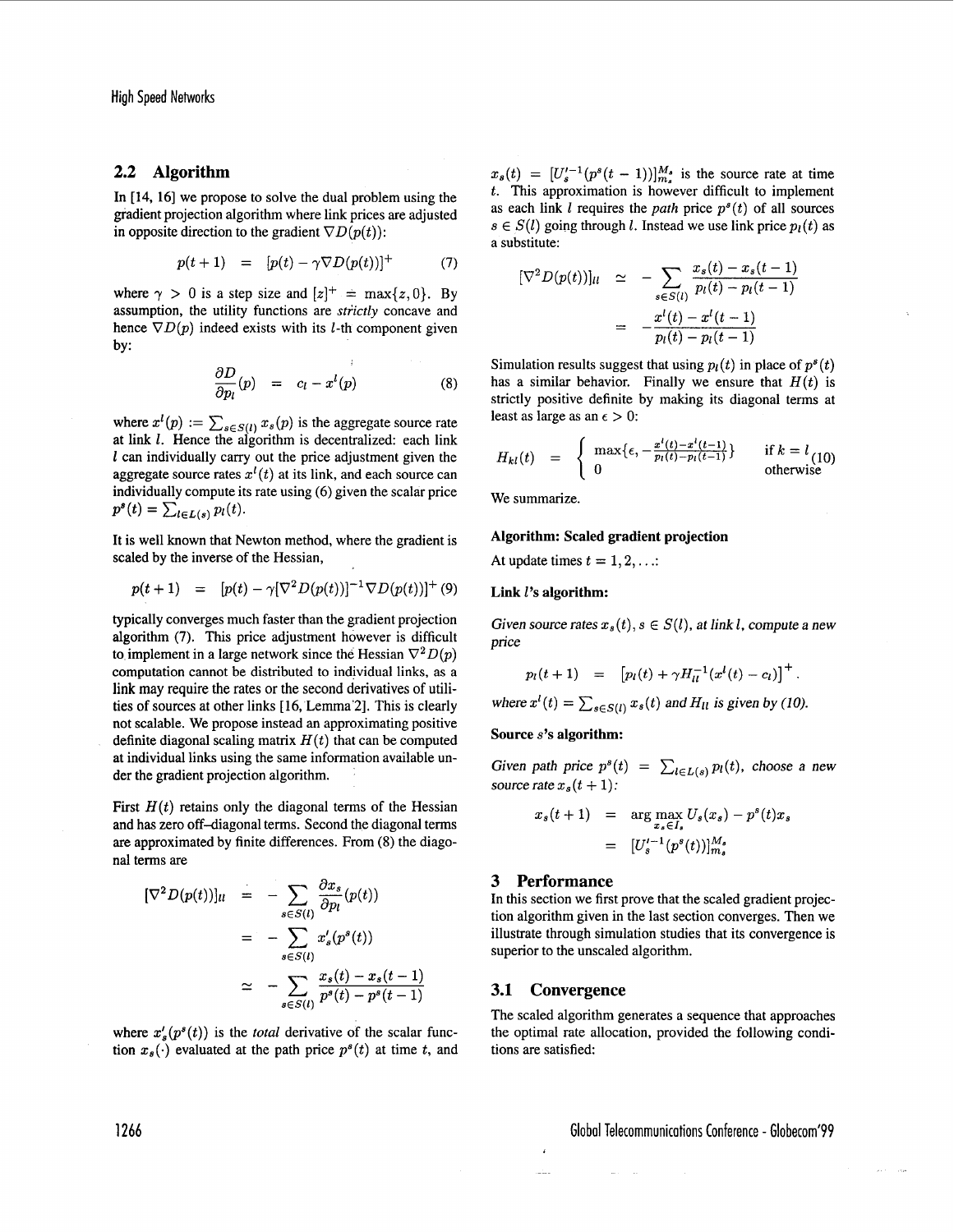- C1: On the interval  $I_s = [m_s, M_s]$ , the utility functions  $U_s$  are increasing, strictly concave, and twice continuously differentiable.
- C2: The curvatures of  $U_s$  are bounded away from zero on  $I_s: -U_s''(x_s) \geq 1/\overline{\alpha}_s > 0$  for all  $x_s \in I_s$ .

These conditions imply the  $\nabla D$  is Lipschitz which leads to the convergence of the algorithm. Define<br>  $\overline{L}$  : max  $\left| \frac{I(s)}{s} \right| \overline{S}$  : max  $\left| \frac{S(I)}{s} \right|$  and  $\overline{S}$  : max  $\overline{L}$  := max<sub>s $\in S$ </sub>  $|L(s)|$ ,  $\overline{S}$  := max<sub>l $\in L$ </sub>  $|S(l)|$ , and  $\overline{\alpha}$  := max  $\{\bar{\alpha}_s, s \in S\}$ . In words  $\bar{L}$  is the length of a longest path used by the sources,  $\overline{S}$  is the number of sources sharing a most congested link, and  $\bar{\alpha}$  is the upper bound on all  $-U''_s(x_s).$ 

**Theorem 1** *Suppose assumptions CI-C2 hold and the step size satisfies*  $0 < \gamma < 2\epsilon/\overline{\alpha L S}$ . Then starting from any *initial rates*  $m \leq x(0) \leq M$  *and prices*  $p(0) \geq 0$ *, every limit point*  $(x^*,p^*)$  *of the sequence*  $(x(t),p(t))$  generated *by the algorithm are primal-dual optimal. That is, x\* gives the source rates that maximize aggregate utility and p\* the shadow bandwidth prices.* 

Note that *x\** is unique but *p\** may not be unique. We have found from our simulation experience that, in practice, a step size  $\gamma$  much larger than the bound in the theorem can be used, e.g., in the simulation reported below,  $\gamma = 1$ . Moreover the scaled algorithm seems much less sensitive to  $\gamma$ than the unscaled algorithm.

## **3.2 Simulation results**

We now present simulation study carried out for the network in Figure 1 shared by five connections, with sources *Si* and destinations  $Di$ ,  $i = 1, \ldots, 5$ . Connection S1-D1



Figure 1: Network topology.

spanned all links 1, 2, 3, 4; connection S2-D2 spanned link 1; connection S3–D3 spanned link 2; connection S4–D4 spanned link 3; connection S5-D5 spanned link 4. Source S1 transmitted data from time 0s to time 300s. The start times of the other sources are staggered with S2 starting at

<u>La Charles Const</u>

Contract of the American

time 40s, S3 at time 80s, S4 at time 120s, S5 at time 160s. Once turned on, sources S2, **S3,** and S4 remained active until time 240s, and *S5* turned off earliest at time 200s. This enabled us to observe the dynamic behaviour of the algorithm as demand for bandwidth varies. The utility functions of the sources were set to  $a_s \log(1 + x_s)$ , with  $a_s$  equal to  $1 \times 10^4$ ,  $5 \times 10^4$ ,  $7 \times 10^4$ ,  $6 \times 10^4$ ,  $2 \times 10^4$  for sources **S** 1 ,S2,S3,S4 and S5 respectively. Notice that the longest connection S1-Dl was set to have the smallest marginal utility. The step size  $\gamma$  used to adjust the link prices was set to 1. A new link bandwidth price was calculated every 1s. The target bandwidth was'set at 200 packets per 1s measuring interval.

Figure 2 shows the source rates for each source under the unscaled gradient projection algorithm. From time  $0-40s$ , only source S1 was active. Its rate climbed steadily to the target bandwidth of 200 packets/s. From time 40s, source S2 became active whose rate, after an initial overshoot, stabilized to about 167 packets/s. This squeezed source S1's rate to about 33 packets/s. At these rates sources S1 and S2 had the same marginal utility. At times 80s, 120s, and 160s when sources **S3,** S4, *S5* became-active, similar dynamics were observed. S1's rate bounced back to 200 packets/s after all other sources had turned off.

Figure **3** shows the source rates under the scaled gradient projection algorithm. While the same kind of interaction among the sources occurred as under the unscaled algorithm, we see that the convergence to optimal rates was achieved much faster under the scaled algorithm, though the magnitude of rate fluctuation was also much larger. The faster convergence rate implied less overloading of, and hence much less buffer requirement at, the links. Figure **4** shows the buffer occupancy at each link under the two schemes. Figure **3** shows the source rates under the scaled gradient projection algorithm.



Figure 2: Source rates under unscaled gradient projection.

化焊接台

Global Telecommunications Conference - Globecom'99 **1267**